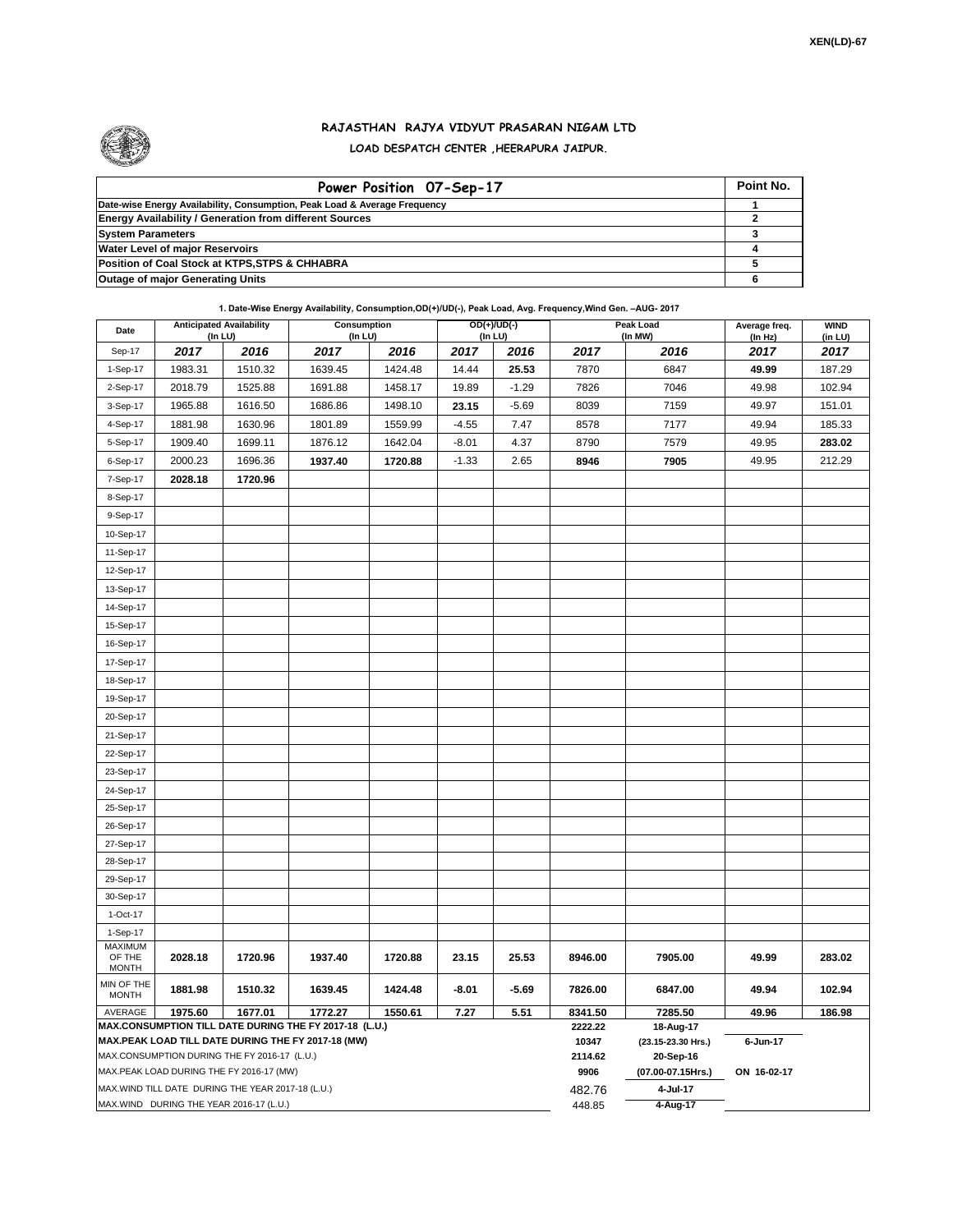## **2.Anticipated Availability/Generation From Different Sources**

|                | (In LU)                                                   |                    |                    |                    |  |
|----------------|-----------------------------------------------------------|--------------------|--------------------|--------------------|--|
| S.No.          | Sources Available to Rajasthan / Installed                | Prior              | Prior              | Actual             |  |
|                | Capacity as on 30.09.2016                                 | assessment of I    | assessment of      | Energy             |  |
|                | (In MW)                                                   | Avail. For next    | Avail.             | Received           |  |
|                |                                                           | Dav                | 6-Sep-17           |                    |  |
| 1              | KTPS (1240/1240)                                          | 267.00             | 267.00             | 237.34             |  |
| $\overline{2}$ | STPS (1500/1500)                                          | 210.00             | 55.00              | 45.09              |  |
| 3              | DHOLPUR GAS CCPP (330/330)                                | 0.00               | 0.00               | 8.78               |  |
| 4<br>5         | RAMGARH (273.5/273.5)<br>RAPP-A(200/200)                  | 46.00<br>38.00     | 46.00<br>38.00     | 45.70<br>42.07     |  |
| 6              | MAHI (140/140)                                            | 0.00               | 0.00               | 15.08              |  |
| 7              | CHAMBAL (RPS+JS) (135.5/271)                              | 4.83               | 4.83               | 9.89               |  |
| 8              | GIRAL LIGNITE (250/250)                                   | 0.00               | 0.00               | 0.00               |  |
| 9              | CHHABRA TPS 1000/1000)<br>ADANI (TPS) + KALISINDH (TPS)   | 109.00             | 109.00             | 103.23             |  |
| 10             | (1200+1200/1320+1200)                                     | 420.00             | 420.00             | 384.81             |  |
| 11             | WIND FARM (3980.40/4119.15)                               | 99.50              | 213.00             | 212.29             |  |
| 12             | SOLAR POWER(737.70/1295.70)                               | 0.00               | 0.00               | 2.79               |  |
| 13             | CAPTIVE POWER PLANTS                                      | 0.00               | 0.00               | 0.00               |  |
| 14<br>15       | REGIONAL (INTRA STATE) O.A. (VLTPS)<br><b>OPEN ACCESS</b> | 0.00<br>$-12.15$   | 0.00<br>$-20.60$   | 0.00<br>$-20.40$   |  |
| 16             | BIOMASS - (101.95/119.25)                                 | 4.00               | 3.00               | 4.33               |  |
| 17             | BARSINGHSAR LTPS(250/250)                                 | 26.00              | 26.00              | 25.64              |  |
| 18             | RAJWEST (1080/1080)                                       | 172.00             | 201.00             | 174.51             |  |
|                | <b>TOTAL (A): 1-18</b>                                    | 1384.18            | 1362.23            | 1291.16            |  |
| 19             | <b>BBMB COMPLEX</b><br>a) BHAKRA(230.79/1516.3)           | 33.82              | 31.21              | 32.78              |  |
|                | b) DEHAR (198/990)                                        | 27.61              | 27.64              | 27.62              |  |
|                | c) PONG (231.66/396)                                      | 28.91              | 33.38              | 31.77              |  |
|                | TOTAL: a TO c                                             | 90.34              | 92.23              | 92.17              |  |
| 20             | <b>CENTRAL STATIONS</b>                                   |                    |                    |                    |  |
|                | d) SINGRAULI (300/2000)<br>e) RIHAND<br>(310.24/3000)     | 89.91<br>98.55     | 89.91<br>94.25     | 83.10<br>93.76     |  |
|                | f) UNCHAHAR-I(20/420)                                     | 3.04               | 0.28               | 2.85               |  |
|                | g) UNCHAHAR-II& III(61/630)                               | 7.95               | 1.06               | 10.11              |  |
|                | h) INDIRA GANDHI STPS(JHAJHAR) 0.00/1500)                 | 0.00               | 0.00               | 0.00               |  |
|                | i) NCTPS DADRI St-II (43.22/980) + DADRI-TH               | 4.13               | 0.25               | 2.49               |  |
|                | j) DADRI GAS (77/830)<br>(83.07/419)<br>k) ANTA           | 1.06<br>0.00       | 1.94<br>0.13       | 2.09<br>0.13       |  |
|                | I) AURAIYA<br>(61.03/663)                                 | 0.00               | 0.00               | 0.00               |  |
|                | m) NAPP<br>(44/440)                                       | 9.14               | 9.14               | 9.14               |  |
|                | n) RAPP-B<br>(125/440)                                    | 32.64              | 32.30              | 32.30              |  |
|                | o) RAPP-C<br>(88/440)                                     | 19.72              | 19.62              | 19.62              |  |
|                | p) SALAL<br>(20.36/690)<br>q) URI<br>(70.37/720)          | 4.51<br>10.86      | 4.42<br>9.54       | 4.44<br>10.57      |  |
|                | r) TANAKPUR (10.86/94)                                    | 2.50               | 2.58               | 2.50               |  |
|                | s) CHAMERA - (105.84/540)                                 | 14.35              | 13.42              | 14.35              |  |
|                | t) CHAMERA-II (29.01/300)                                 | 6.24               | 6.24               | 5.37               |  |
|                | u) CHAMERA-III (25.21/231)                                | 4.19               | 5.14               | 4.34               |  |
|                | v) DHAULIGANGA (27/280)<br>w) DULHASTI (42.42/390)        | 6.18<br>10.09      | 5.81<br>10.09      | 5.47<br>10.09      |  |
|                | x) SEWA (13/120)                                          | 0.76               | 0.76               | 0.76               |  |
|                | y) NJPC (112.00/1500)+RAMPUR(31.808/412.02)               | 30.45              | 30.62              | 30.62              |  |
|                | z) TEHRI (75/1000)                                        | 6.75               | 7.16               | 7.16               |  |
|                | aa) KOTESHWR (33.44/400) + PARBATI3 (56.73/520)           | 10.73              | 10.19              | 15.39              |  |
|                | ab) TALA<br>ac) MUNDRA UMPP (380/4000)                    | 3.61               | 3.61               | 3.61               |  |
|                | ad) SASAN (372/3960)                                      | 72.96<br>87.48     | 72.96<br>87.48     | 68.40<br>87.19     |  |
|                | ae) FRKKA+KHLGN+TLCHR (70.18/3940)                        | 8.95               | 2.64               | 10.62              |  |
|                | af) URS POWER(DADRITH-I)                                  | 0.00               | 0.00               | 0.00               |  |
|                | TOTAL SCHEDULE(a TO af)                                   | 637.10             | 613.74             | 628.63             |  |
|                | LOSSES                                                    | $-18.63$           | $-18.01$           | $-23.13$           |  |
| 21             | NET SCHEDULED<br>BILATERAL (REG.) EXCL. BANKING           | 618.47<br>18.71    | 595.73<br>17.88    | 605.50<br>17.88    |  |
| 22             | BANKING                                                   | 0.00               | 0.00               | 0.00               |  |
| 23             | BILATERAL(INTER-REG.). EXCLUDING (ISOA &                  | 37.24              | 34.97              | 37.24              |  |
|                | BANKING)                                                  |                    |                    |                    |  |
| 24             | INTER STATE OPEN ACCESS (BILATERAL+IEX)                   | 12.15              | 20.60              | 20.40              |  |
| 25             | <b>INDIAN ENERGY EXCHANGE</b>                             | $-42.57$           | $-33.45$           | $-33.45$           |  |
|                | <b>TOTAL(B): (19 TO 25)</b>                               | 644.00             | 638.00             | 647.57             |  |
|                | TOTAL GENERATION (A +B) : 1 TO 25                         |                    |                    | 1938.73            |  |
|                | OVER DRAWAL (+)/UNDER DRAWAL (-)                          |                    |                    | $-1.33$            |  |
|                | <b>GRAND TOTAL</b><br><b>LAST YEAR</b>                    | 2028.18<br>1696.36 | 2000.23<br>1696.36 | 1937.40<br>1720.87 |  |
|                |                                                           |                    |                    |                    |  |